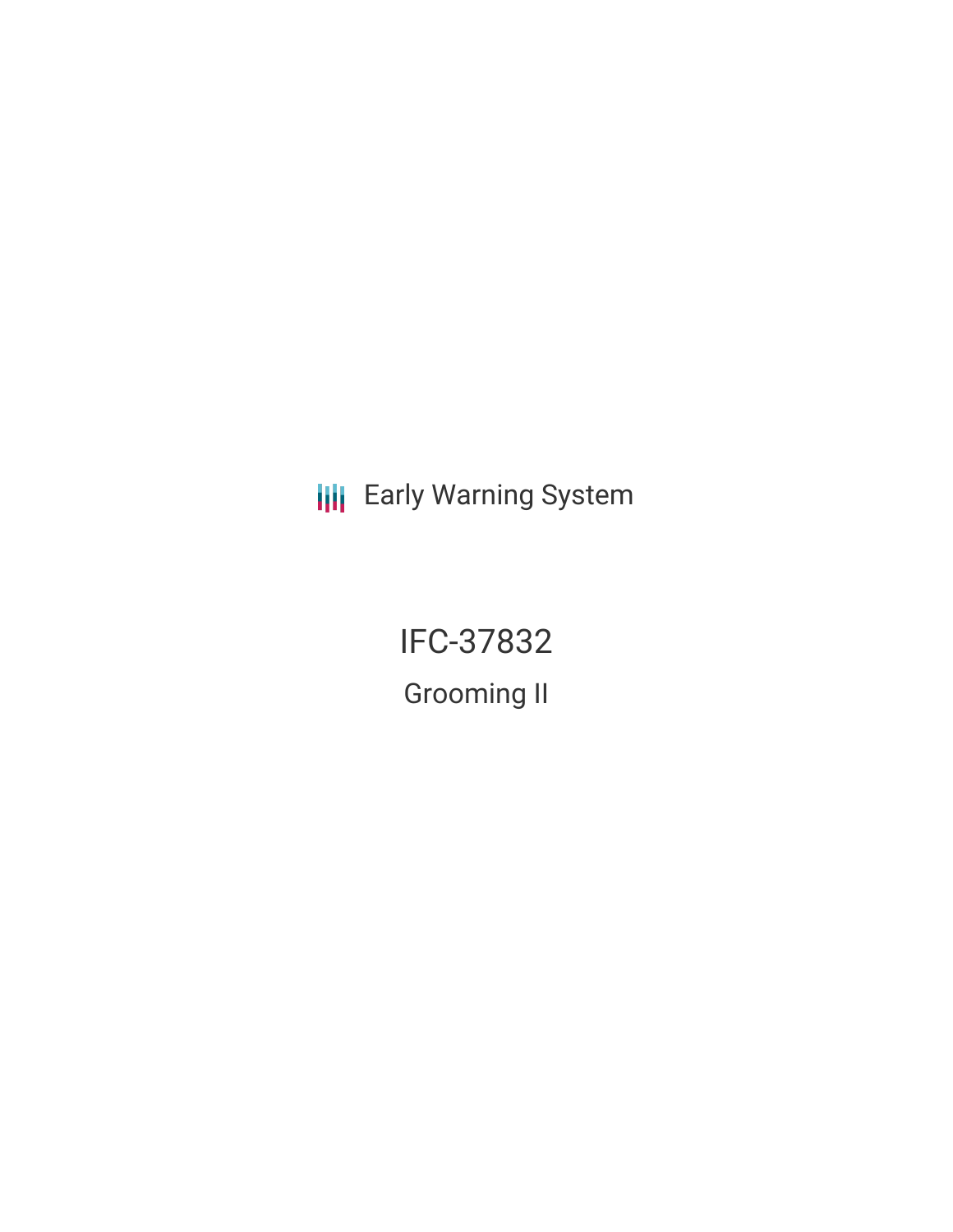# **Quick Facts**

| <b>Countries</b>               | Nigeria                                      |
|--------------------------------|----------------------------------------------|
| <b>Financial Institutions</b>  | International Finance Corporation (IFC)      |
| <b>Status</b>                  | Proposed                                     |
| <b>Bank Risk Rating</b>        | U                                            |
| <b>Voting Date</b>             | 2016-03-31                                   |
| <b>Borrower</b>                | GROOMING PEOPLE FOR BETTER LIVELIHOOD CENTRE |
| <b>Sectors</b>                 | Finance                                      |
| <b>Investment Type(s)</b>      | Loan                                         |
| <b>Investment Amount (USD)</b> | \$4.76 million                               |
| <b>Project Cost (USD)</b>      | \$7.50 million                               |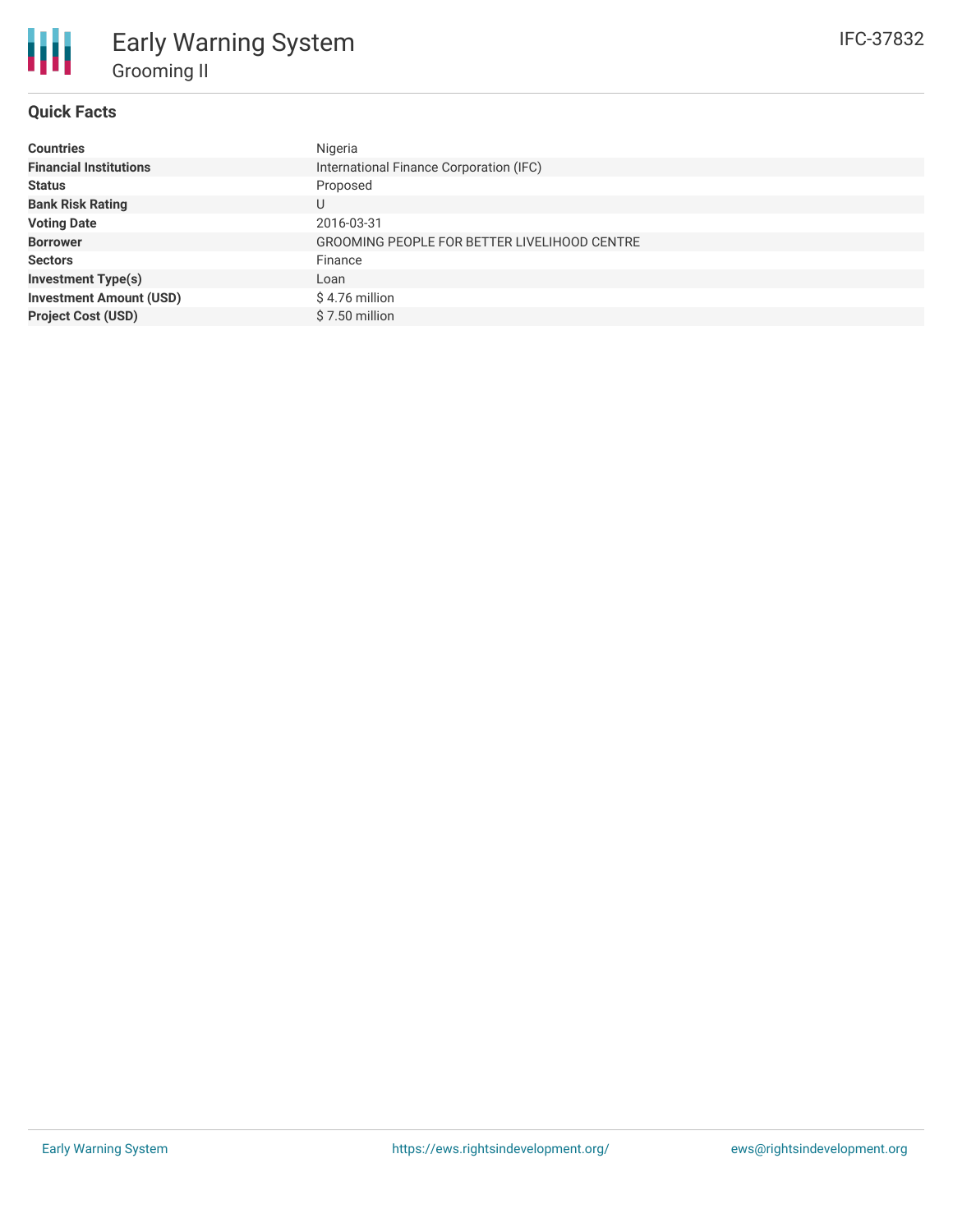

# **Project Description**

The proposed project will support Grooming People for Better Livelihood Centre, a microfinance institution targeting micro entrepreneurs. More than 90% of clients are female borrowers that run small-scale trading and production businesses. The project will allow Grooming to fund its expansion of active borrowers (all of which are microenterprises) across Nigeria significantly by the end of 2019.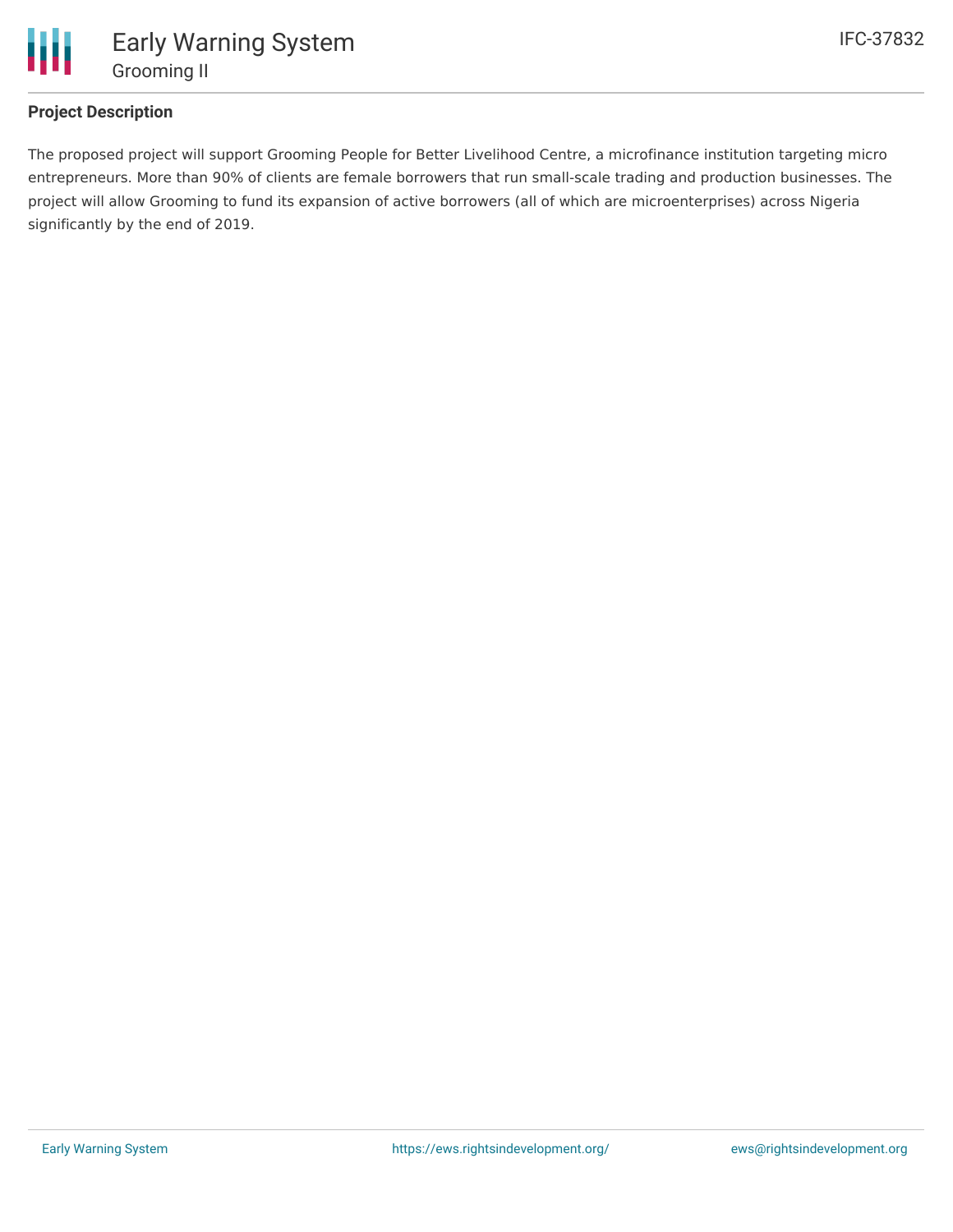### **Investment Description**

• International Finance Corporation (IFC)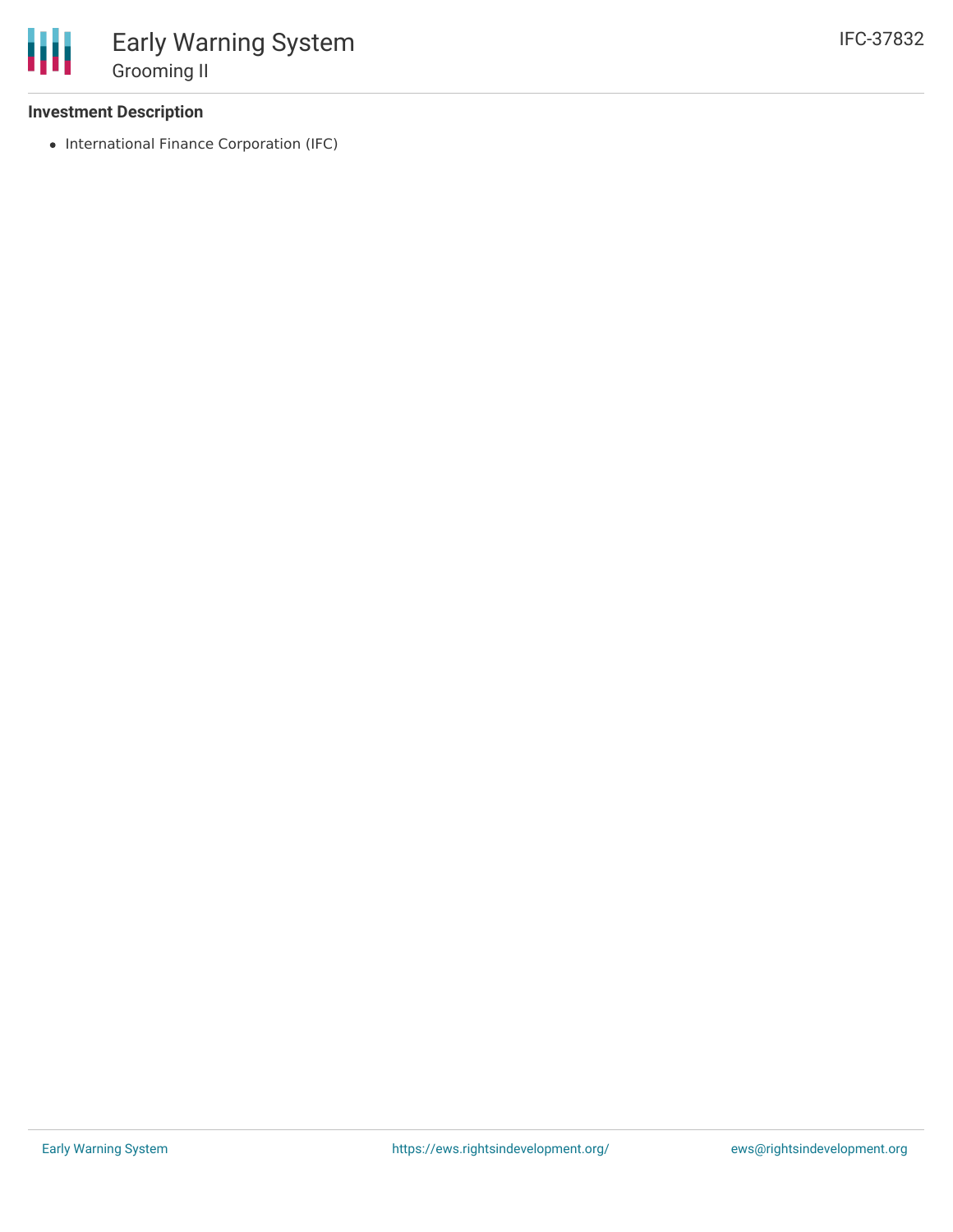

## **Contact Information**

ACCOUNTABILITY MECHANISM OF IFC

The Compliance Advisor Ombudsman (CAO) is the independent complaint mechanism and fact-finding body for people who believe they are likely to be, or have been, adversely affected by an IFC or MIGA- financed project. If you submit a complaint to the CAO, they may assist you in resolving a dispute with the company and/or investigate to assess whether the IFC is following its own policies and procedures for preventing harm to people or the environment. If you want to submit a complaint electronically, you can email the CAO at CAO@worldbankgroup.org. You can learn more about the CAO and how to file a complaint at http://www.cao-ombudsman.org/